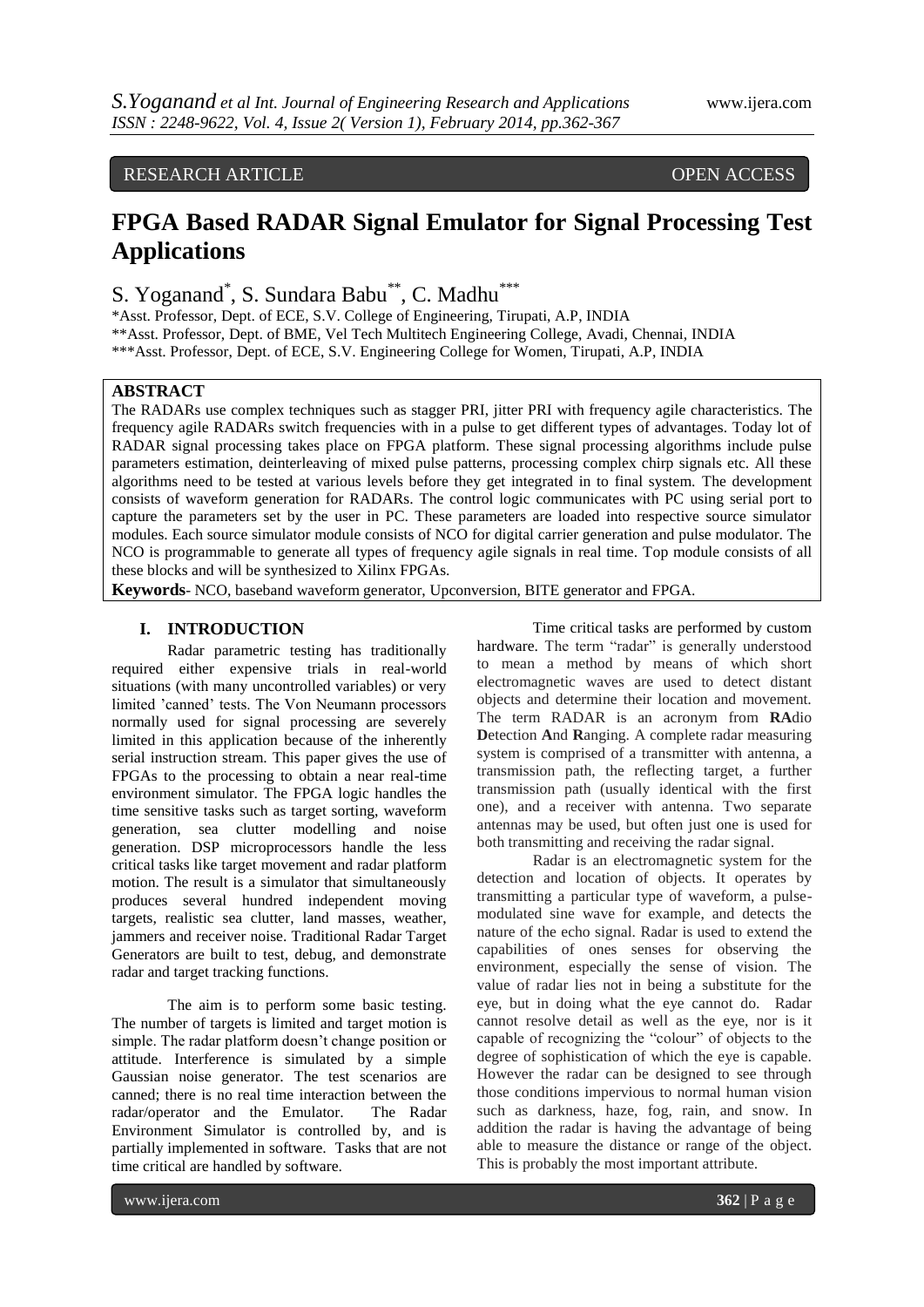An elementary form of radar consists of a transmitting antenna emitting electromagnetic radiation generated by an oscillator of some sort, a receiving antenna, and an energy-detecting device, or receiver. A portion of the transmitted signal is intercepted by a reflecting object (target) and is reradiated in all directions. It is the energy eradiated in the back direction that is of prime interest to the radar. The receiving antenna collects the returned energy and delivers it to a receiver, where it is processed to detect the presence of the target and to extract its location and relative velocity. The distance to the target is determined by measuring the time taken for the radar signal to travel to the target and back. The direction, or angular position, of the target may be determined from the direction of arrival of the reflected wave-front. The usual method of measuring the direction of arrival is with narrow antenna beams. If relative motion exists between target and radar, the shift in the carrier frequency of the reflected wave (Doppler Effect) is the measure of the targets relative (radial) velocity and may be used to distinguish moving targets from stationary objects.

In radars which continuously track the movement of the target, a continuous indication of the rate of change of target position is also available. It was first developed as a detection device to warn of the approach of hostile aircraft and for detecting antiaircraft weapons. Although well-designed modern radar can usually extract more information from the target signal than merely range, the measurement of range is still one of radar's most important functions. There seem to be no other competitive techniques which can measure range as well as or as rapidly as can a radar.

# **II. EXISTING METHODS**

Radar Emulator is the technique used test the various techniques or methodologies being developed for RADAR systems which can be tested without being cost-effective realistic radar systems. The simulators have been developed for scholars or researchers in the field of Radar processing for its high performance to test its signal processing applications at software level to implements new ideas and method as far as the modulation schemes utilised.

But at these simulators intended user may not get as précised output results and need to have a special system which replaces the following:

- i) The output results as close to the practical values of realistic radar system and
- ii) Rapid development platform for emulator and cost effective.

#### **III. PROPOSED METHOD**

The Field Programmable Gate Array are used in the place of traditional ASIC's which stands for Application Specific Integrated Circuits used in developing new systems or application based devices. By these programmable devices the user can make the device (FPGA here) optimized to their précised level so as to make the emulation nearest to the practical one. The performance of Radar systems can greatly influenced by their mechanical design and modern digital modulation schemes. Here the other is choosen because the later one to that is a emulator platform for Radar to test different modulation schemes as like realistic radar based system in which FPGA used. The Field Programmable Gate Array has been taken because of the following signal processing algorithm issues:

- i) Pulse parameters estimation
- ii) De interleaving of mixed pulse pattern
- iii) Processing complex pseudo signals etc.

#### *A. Block Diagram*

The following diagram shows the simplified description of the RADAR Emulator Implemented on single FPGA board and for demonstration purpose PC is used. The functional modules will be discussed in detail in the following chapter and all the major blocks expect DDS (Direct Digital Synthesizer) has implanted by IP Core from Xilinx core generator tool and remaining are using VHDL. External control switches from FPGA development board has been used to get different combinations of frequency and an attenuation variation which resembles the phase and noise as added to original received echo signal from target as viewed in RADAR.



Fig. 3.1: Functional overview of RADAR emulator implemented on FPGA

#### *B. Encoder interface and timing generator*

The encoder interface gets input from radar antenna and it will generate the timing signals of radar as per the antenna rotation. As a test case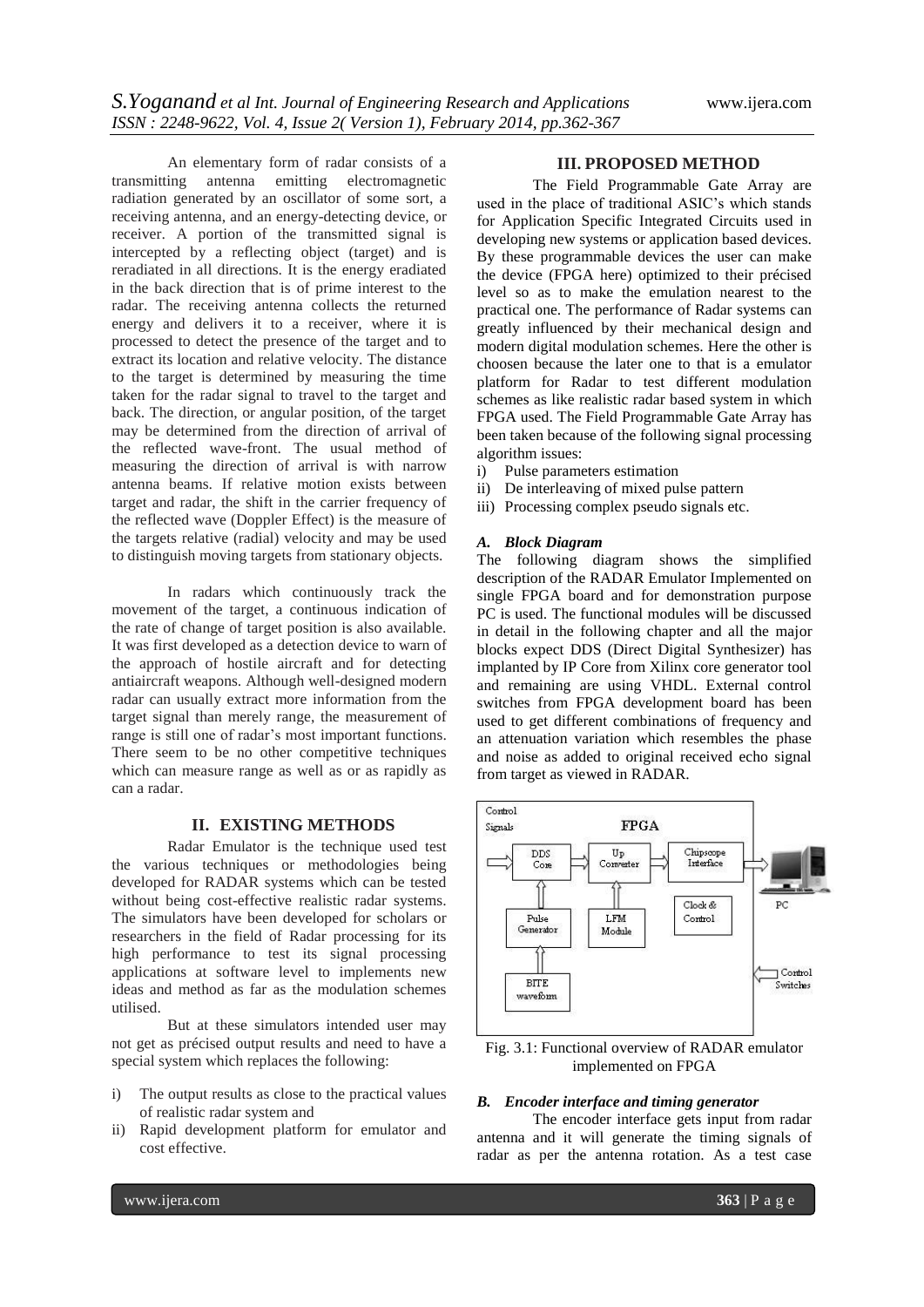design the encoder considered here is one, which provides serial data in gray format at its output. the encoder interface implemented on the FPGA generates 17 clock pulses at the frequency of 400 khz at regular intervals. These clock pulses along with proper direction and control enables are sent to the external encoder. the encoder puts data serially at the rising edge of each 17-clock pulse. FPGA performs the operation of serial to parallel conversion and gray to binary conversion of the valid bits of the received data. The error checking of the data received is also done at the FPGA.

#### *C. Waveform coefficient generation*

The waveform coefficients are computed and stored in the ROMs of the FPGA. In this design, the linear frequency modulation for the waveform is considered. Frequency or phase-modulated waveforms can be used to achieve much wider operating bandwidths. Linear Frequency Modulation (LFM) is most commonly used. Here, the frequency is swept linearly across the pulse width, either upward (upchirp) or downward (down-chirp).

The LFM up-chirp instantaneous phase can be expressed by

*Ψ(t)* =  $2 \cdot T T^*$ (f<sub>0</sub>  $*$  t + μ  $*$  t<sup>2</sup> /2) -τ/2  $\le t \le \tau/2$ 

where  $f_0$  is the radar center frequency, and  $\mu = 2 \mathbb{I} B/t$  is the LFM coefficient. Thus, the instantaneous frequency is  $f(t) = (1/2 \cdot \Pi) \cdot d/dt$  ( $\Psi(t) = f_0 + \mu \cdot t$ .  $\tau/2 \le t \le \tau/2$  Similarly, the down-chirp instantaneous frequency is given

by

f(t)=  $(1/2*\Pi)$ <sup>\*</sup> d/dt (Ψ(t))= f<sub>0</sub> - μ \* t -τ/2  $\le t \le \tau/2$ <br>The linear frequency modulation

The linear frequency modulation coefficients are computed as per above equations. The sampling frequency is chosen corresponding to the bandwidth of the waveform to be generated. These coefficients are computed offline for different pulse widths and stored into the ROMs of the FPGA. In real time these coefficients are read in the FPGA to generate LFM waveform at IF.

### *D. Upconversion of frequency modulated waveform to IF*

Fig. shows the design schematics of upconversion (to IF) module as implemented in FPGA. CPI, BITE, PRT signals form the input to the module along with the clock. These are the timing signals, which are generated in the FPGA from the external encoder data. CPI is used to synchronize the modulated waveform with the radar timings. PRT acts as the cover pulse of the transmission waveform and is used to enable the DDS (Direct Digital Synthesizer) implemented in the FPGA.

When enabled the DDS generates continuous wave signal at the IF at which LFM is to be generated. For the design under consideration the

IF is 40 MHz. So the DDS generates continuous wave at 40 MHz during the PRT. The complex continuous waveform at the output of the DDS is then multiplied with the LFM coefficients (at baseband) already stored in the ROM of the FPGA. There are two banks of ROMs, one for cosine LFM coefficients and other for sine LFM coefficients. The user from the display selects the pulse width for which LFM is to be generated and the information is conveyed to the FPGA. According to the pulse width selected, the selection of ROM is done and the LFM coefficients are read out in real time to form the LFM waveform at IF. Accordingly, the ROM selection bits are set and address generation is done to read the coefficients from the ROM.

After multiplication of the cosine and sine components of the continuous signal at IF with corresponding LFM coefficients, the signal at the output of the multipliers is subtracted to from the linear frequency modulated signal at the IF. The signal is then filtered by a band pass filter implemented in the FPGA so as to remove the out of band components. The digital LFM signal thus generated is with zero doppler. The digital LFM signal (at the IF) at the output of the FPGA is then fed to an external Digital to Analog Converter (DAC) followed by an analog filter. The signal is then upconverted to the desired transmission frequency by RF upconverters and transmitted during the PRT pulse.



Fig. 2: Baseband waveform generation and upconversion to IF

#### *E. BITE waveform generation*

BITE is used to check the essential functionalities of the radar when it's not transmitting. It acts as the echo return from real targets. The design is capable of generating BITEs with and without doppler i.e. moving as well as stationary targets can be simulated. Along with BITE, BITE doppler also forms an input to the DDS. The signal BITE enables the DDS for the range position during which the echo is to be simulated and thus acts as the cover pulse for the BITE to be generated. BITE position and doppler of the BITE are programmable by the user. The maximum doppler for which the BITE can be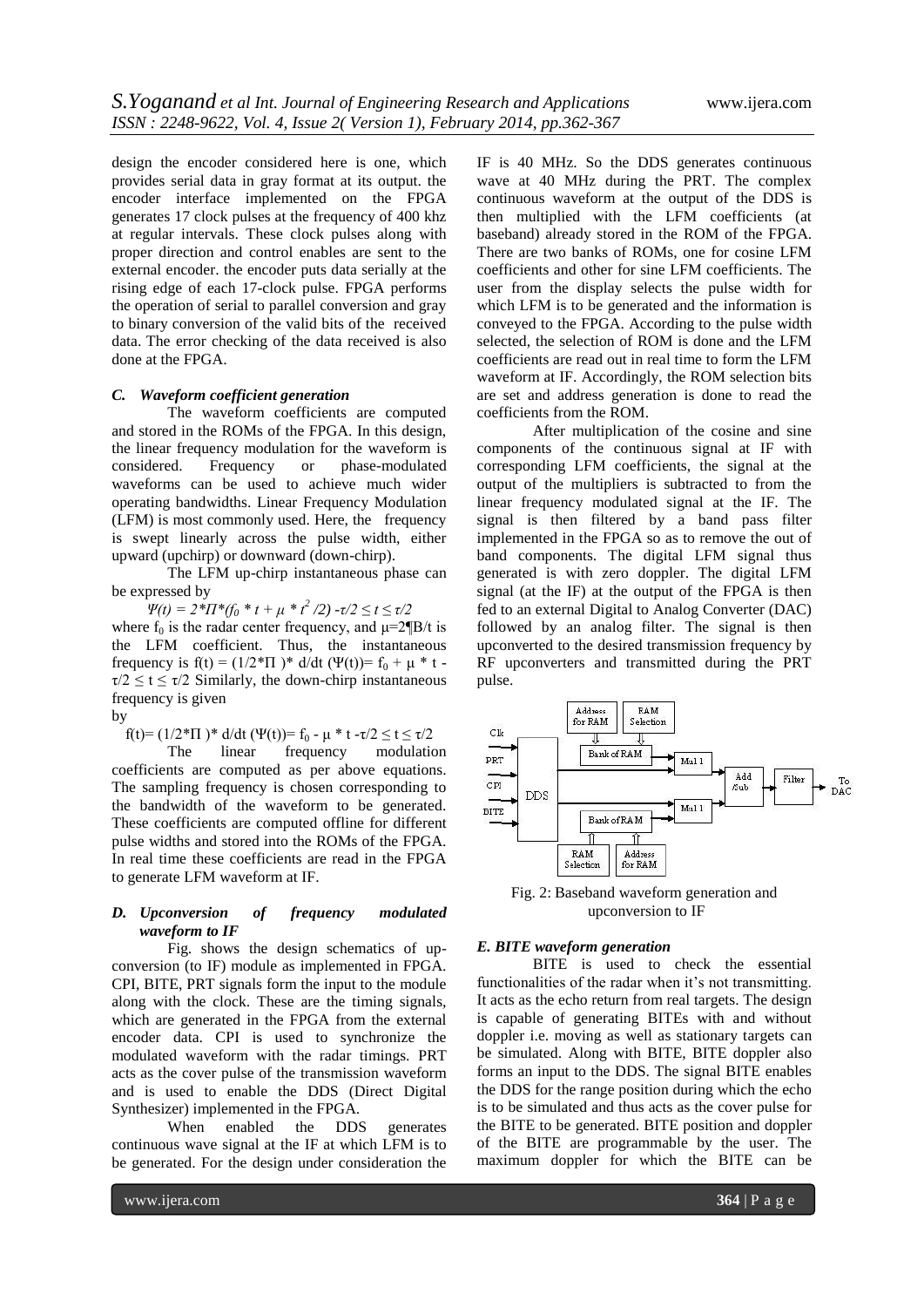generated depends on the PRF chosen by the user and is equal to PRF/2. Once the doppler value and the BITE position have been fed to the DDS, the DDS generates the continuous wave at the corresponding frequency (depending on the Doppler input). The cosine and sine components of this signal are then multiplied with the corresponding LFM coefficients as read from the ROM (selected as per pulse width) and then the same process of upconversion follows.

For ground-based radars, the waveform is always transmitted with zero doppler and the waveform generation process adopted is explained above. Depending on the Doppler of the received echo, information about doppler and speed of the target is ascertained and used for further processing. For radars on moving platform, an inherent doppler gets introduced due to movement of the radar. This leads to ambiguity in doppler measurement of the received echo. Further this gives rise to poor clutter cancellation in the radar. Thus, it is essential for moving radars to nullify the effect of the doppler that come into picture due to their own movement. This could be undertaken either in the Digital Down Conversion (DDC) stage in the receiver signal processor or, for a relatively slow moving platform like a ship, in the transmission stage itself. The assumption here is that within a dwell period there is no significant change of doppler. The waveform generated can be shifted by an amount equal to the doppler of the platform in a particular such that returns from a stationary target will come with zero Doppler.

#### *F. DDS core*

Function generators have been around for a long while. Over time, these instruments have accumulated a long list of features. Starting with just a few knobs for setting the amplitude and frequency of a sinusoidal output, function generators now provide wider frequency ranges, calibrated output levels, a variety of waveforms, modulation modes, computer interfaces, and in some cases, arbitrary functions. The many features added to function generators have complicated their design and increased their cost. There is an opportunity for a radical re-design of the familiar function generator using direct digital synthesis (DDS). provides remarkable frequency resolution and allows direct implementation of frequency, phase and amplitude modulation. These features which were 'tacked-on' to function generators now are handled in a clean, fundamental way by DDS. Fig. 3 shows the DDS core architecture.

The Logi CORE™ IP DDS (Direct Digital Synthesizer) Compiler core sources sinusoidal waveforms for use in many applications. A DDS

consists of a Phase Generator and a SIN/COS Lookup Table. These parts are available individually or combined via this core. Direct digital synthesis (DDS) is a method of producing an analog waveform, usually a sine wave by generating a time-varying signal in digital form and then performing a digitalto- analog conversion. Because operations within a DDS device are primarily digital, it can offer fast switching between output frequencies, fine frequency resolution, and operation over a broad spectrum of frequencies. With advances in design and process technology, today's DDS devices are very compact and draw little power.

#### *G. Sin/Cos LUT*

When configured as a Sin/Cos LUT, the Phase Generator is not implemented, and the phase is input via the PHASE\_IN port, and transformed into the sine and cosine outputs using a look-up table. Efficient memory usage is achieved using half wave and quarter wave storage schemes. The presence of both outputs and their negation are configurable when the core is customized. Precision can be increased using optional Taylor Series Correction. This exploits Extreme DSP slices on FPGA families that support them to achieve high SFDR with high speed operation.





The output of the FPGA is fed to a digital to analog converter to get the analog transmission waveform at IF. Different modulation types can be stored in the external memory and loaded to FPGA to provide flexibility to change the modulation on the fly. This can be a significant ECCM feature for the radar. The clock frequency used in the design is of 100 MHz; the coefficients are then up sampled by 10 to get samples at the rate of 100MHz. The complex continuous wave coming from the DDS (implemented using VHDL in the same FPGA) at the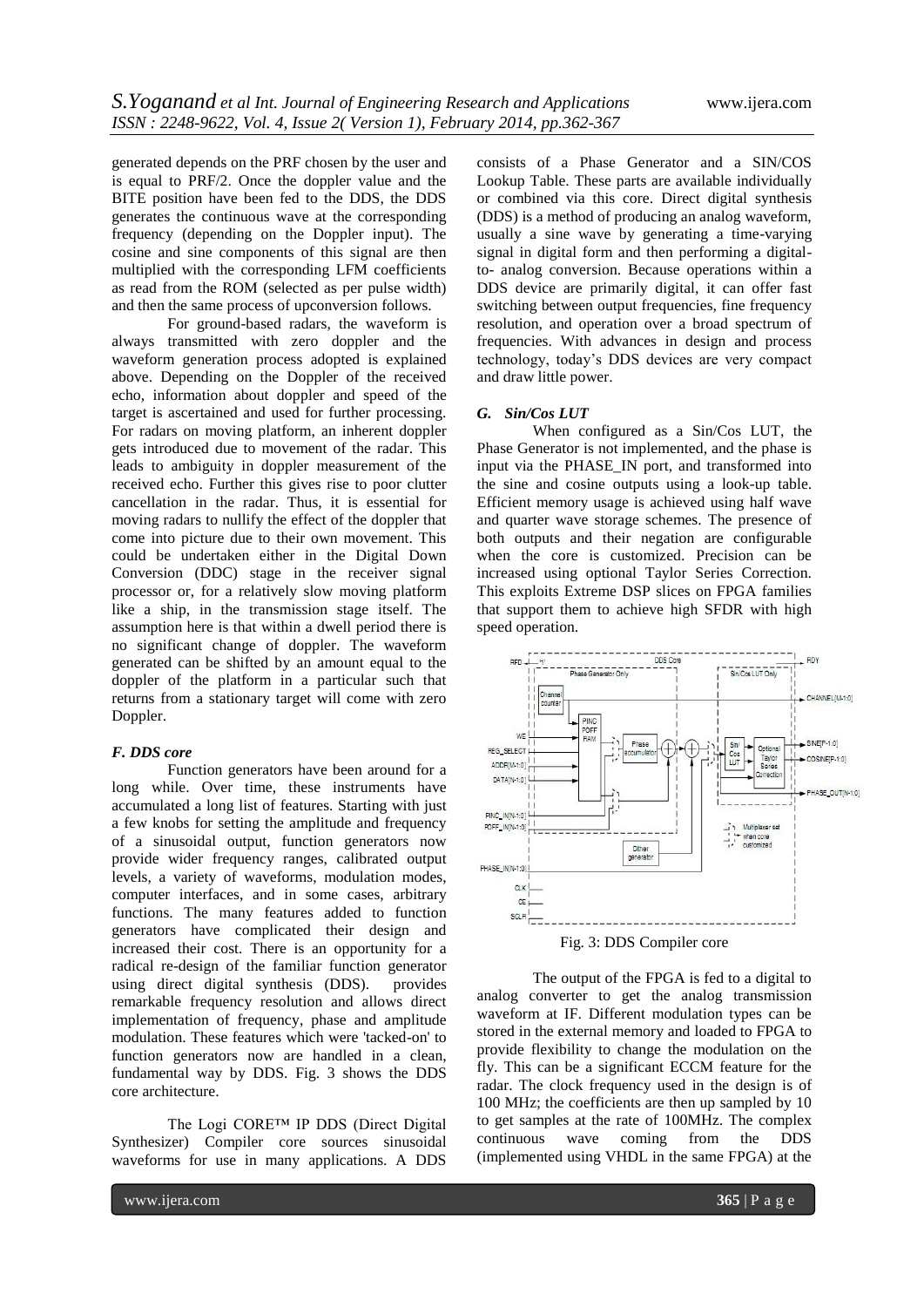rate 100MHz forms an input to this model. Then the process of multiplication, subtractions etc follow. The output of the design is scaled and interpreted at each stage keeping in mind the number of bits and data format requirements. The filter used to filter the output is designed using FDA tool of FPGA. The specifications of the filter are Fc<sub>1</sub>= 36.3 MHz, Fc<sub>2</sub>= 43.7 MHz, attenuation  $= 80$  db, band pass FIR filter, 51 taps. The Xilinx System Generator (XSG) design tool provides logic synthesis as well as bit and cycletrue simulation capabilities within the Simulink environment. These models have been evaluated both for logic and timing in the simulation environment as well as on hardware. The responses obtained were in agreement with the required specifications.

# **IV. FIGURES AND TABLES**

The flow chart for the total flow is shown in below Fig. 4.



Fig. 5a shows the transmit waveform generated by the FPGA, Fig. 5b shows the BITE waveform generated at FPGA, Fig. 6 shows the transmit and BITE waveforms at the output of FPGA.



Fig. 5a): Transmit waveform at output of FPGA



Fig. 5b): BITE waveform at output of FPGA



Fig. 6: Transmit and BITE waveforms at output of FPGA

The following Fig. 7 shows the simulated output with all the types of BITE and transmit waveforms which are produced with added delay and noise levels.



Fig. 7: Simulated output of Transmit and BITE waveforms with added noise and delay levels.